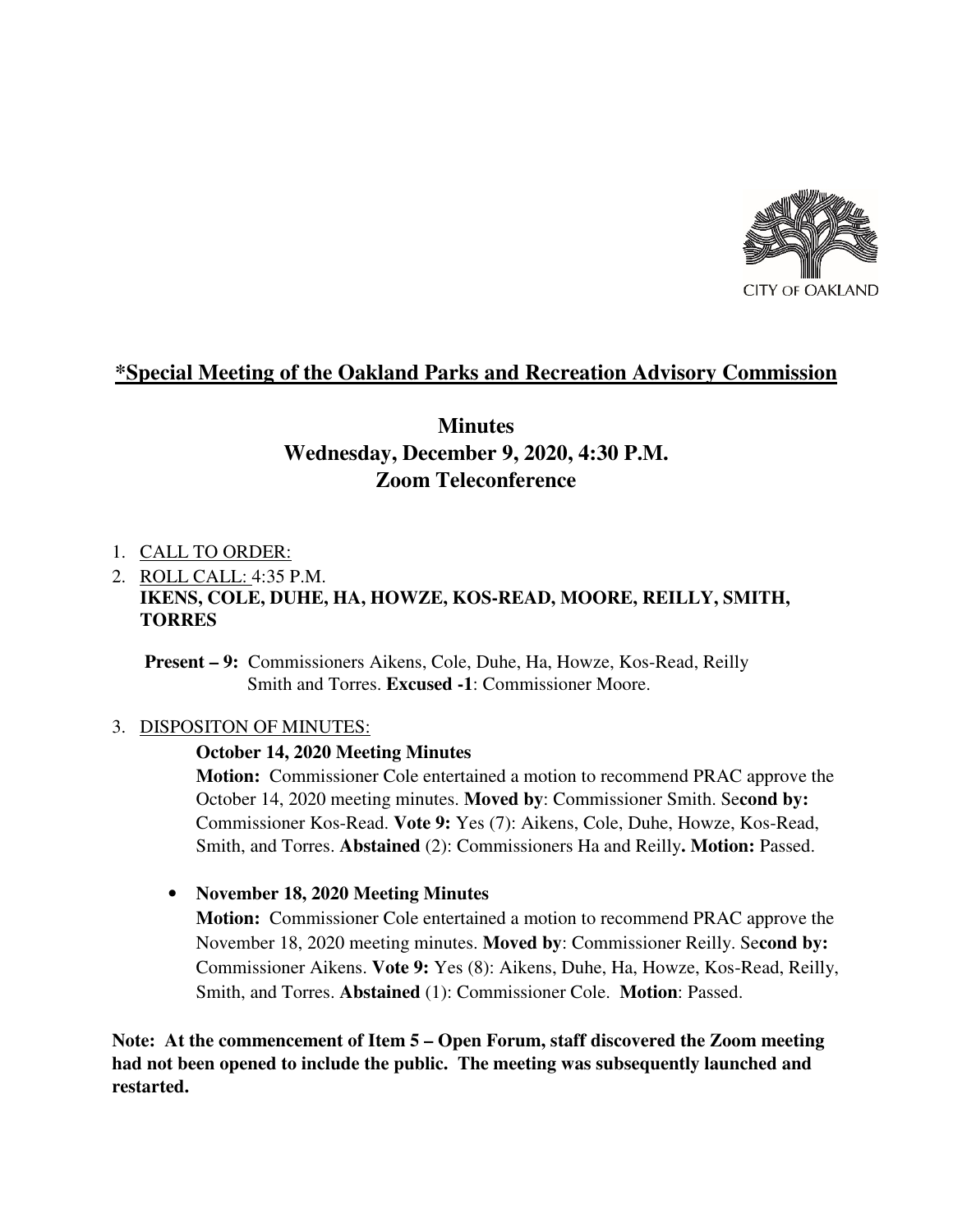- 4. OPEN FORUM
- 5. MODIFICATIONS TO THE AGENDA:
- 6. CONSENT NEW BUSINESS:
- 7. NEW BUSINESS
	- **A.** Request For The Parks And Recreation Advisory Commission To Approve The Friends Of Sausal Creek Coordination With Eagle Scouts To Install Fencing Between Sinawik Trail And Palos Colorado Trail.

 The Parks and Recreation Advisory Commission reviewed the staff report for Item 7A presented by Karis Griffin, Recreation Supervisor with Oakland Parks, Recreation and Youth Development.

An unauthorized trail has developed in the project area of the Sinawik and Palos Colorado Trails. This trail is causing erosion and debris deposits into the Palo Seco Creek. The Friends of Sausal Creek and the Scouts of America will support the Eagle Scout organizer's efforts to build a 100-foot fence to prevent continued erosion and added protection for the watershed. The organizer will use specs from the previous structure in the proposed rebuild. If approved, OPW's Adopt-a-Spot and OPRYD teams will coordinate the project as it moves forward.

PRAC was informed that family and friends of the Eagle Scout will help fundraise for the project. The amount needed for completion will depend on the final cost estimates. Funds will also be used to provide water and Personal Protective Equipment (PPE) to project volunteers. PPE will be distributed in conjunction with directions from the organizer and other team members. The PPE distribution will be followed in adherence to COVID-19 social distancing recommendations.

The organizers noted that upon completion of the build, a sign will be installed in the area to memorialize the organizations work. The Commission requested that Oakland Parks, Recreation and Youth Development and PRAC be acknowledged on potential signage.

Oakland Public Works staff acknowledged approved of the proposed project and will provide supervision.

The Chair extended appreciation to the organization for selecting the Sinawik and Palos Colorado Trails for their project.

**Motion:** Commissioner Cole entertained a motion for PRAC to recommend approval to allow the Friends of Sausal Creek and Eagle Scouts to install fencing at Palos Colorado Trail and Sinawik Trail when allowable to do so as related to the public health order to shelter in place due to the COVID-19 virus. **Moved by**: Commissioner Reilly. Se**cond by:** Commissioner Duhe. **Vote 9:** Yes (9): Aikens, Cole, Duhe, Ha, Howze, Kos-Read, Reilly, Smith, and Torres.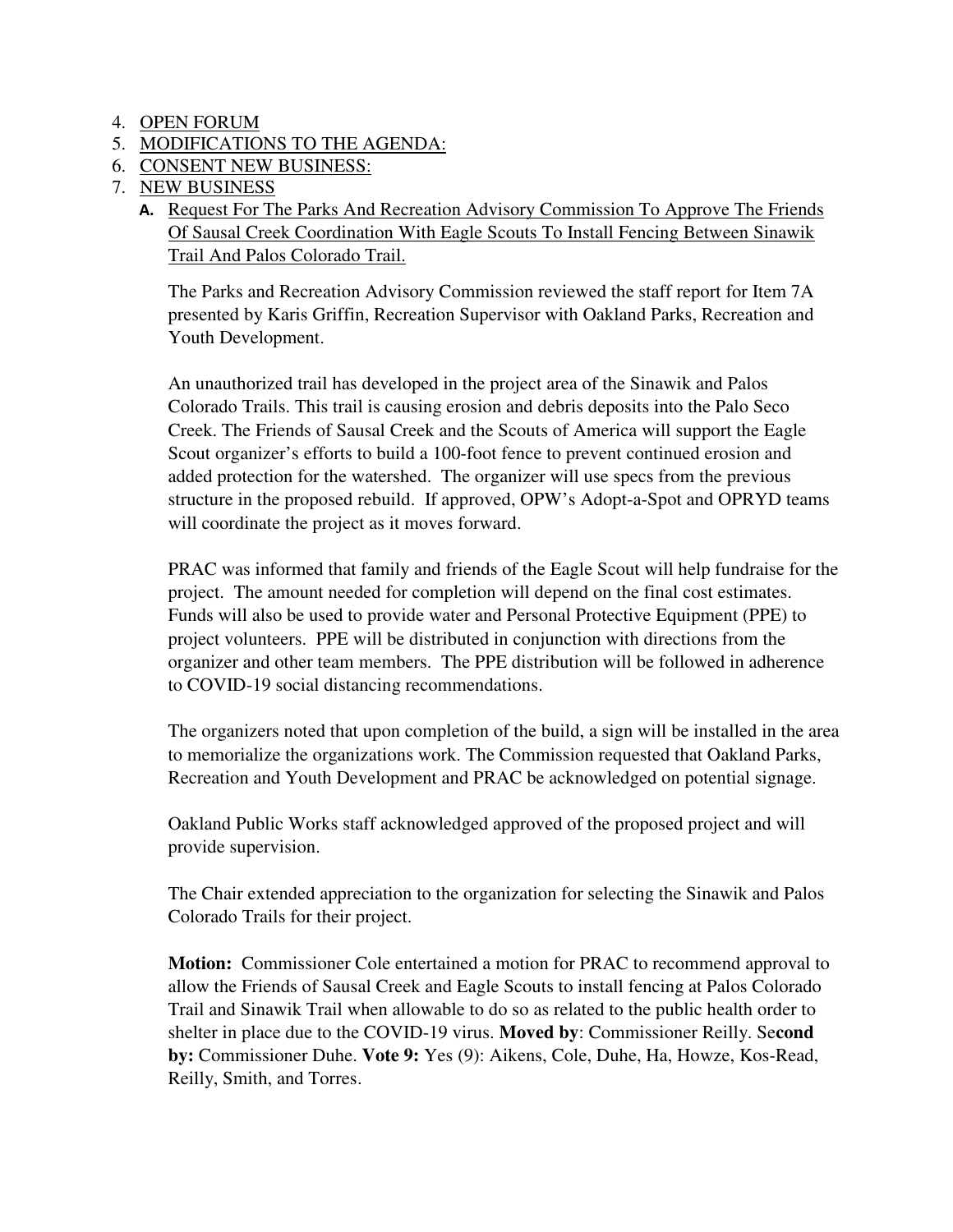#### B. Supplemental Report For Tree Permit Appeal For 1125 Hollywood Avenue

 The Parks and Recreation Advisory Commission reviewed the Supplemental Report to the November 18, 2020 Tree Permit Appeal for 1125 Hollywood Avenue. Item 7B was presented by Tod Lawson, Arboricultural Inspector, Oakland Public Works Tree Division.

On April 3, 2020, Tree Services Division approved tree removal permit ND20- 032 for1125 Hollywood Avenue. After the property inspection, Tree Services staff approved the applicant's request for the removal of a 42" diameter Canary Island Pine tree from the property.

Staff reminded the Commission that after review of the report on November 18, 2020, the motion on the item was held and the Tree Services staff were tasked with obtaining and circulating a 3rd party arborist report not made available to them or the Commission at the time of the meeting. The  $3<sup>rd</sup>$  party report was prepared by a consultant hired by appellants Steve and Laura Wolff and was included in the agenda as requested. Staff added that the report countered the City's position on why the Canary Island Pine should not be removed.

The Commission recalled that the Tree Division must consider removal of the tree based on its structural soundness and potential targets below.

#### Appellant:

The appellant reminded the Commission that former Mayor Quan initiated a Big Tree Registry to halt the removal of trees of this size and maintain old growth. He further asserted that he invested approximately \$50,000.00 in establishing his garden and was concerned that removal of the Canary Island tree would kill it.

#### Applicant:

The applicant cited concern that the tree will crack the property's foundation and poses a hazard. She shared plans for planting more trees in both front and back yards with species that will not break the foundation. Staff added that the Tree Ordinance requires replacement of trees when the one being removed is native to California, such as the Redwood. The Canary Island Pine is not native to California therefore does not obligate the applicant to remove it. the applicant it.

 The applicant asserted her gardens have more trees than both neighbors and that removal of the Canary Island would be done following nesting timelines as directed by professionals.

## Commission and Staff:

 The Tree Committee reminded the body that a meeting and tour of the property was conducted with City arborist Lawson. The Commission reflected on the challenges of the appeal and the appellant arborist's opposite position and the necessity to look at how their report conforms with the Tree Ordinance regarding impact to life and property.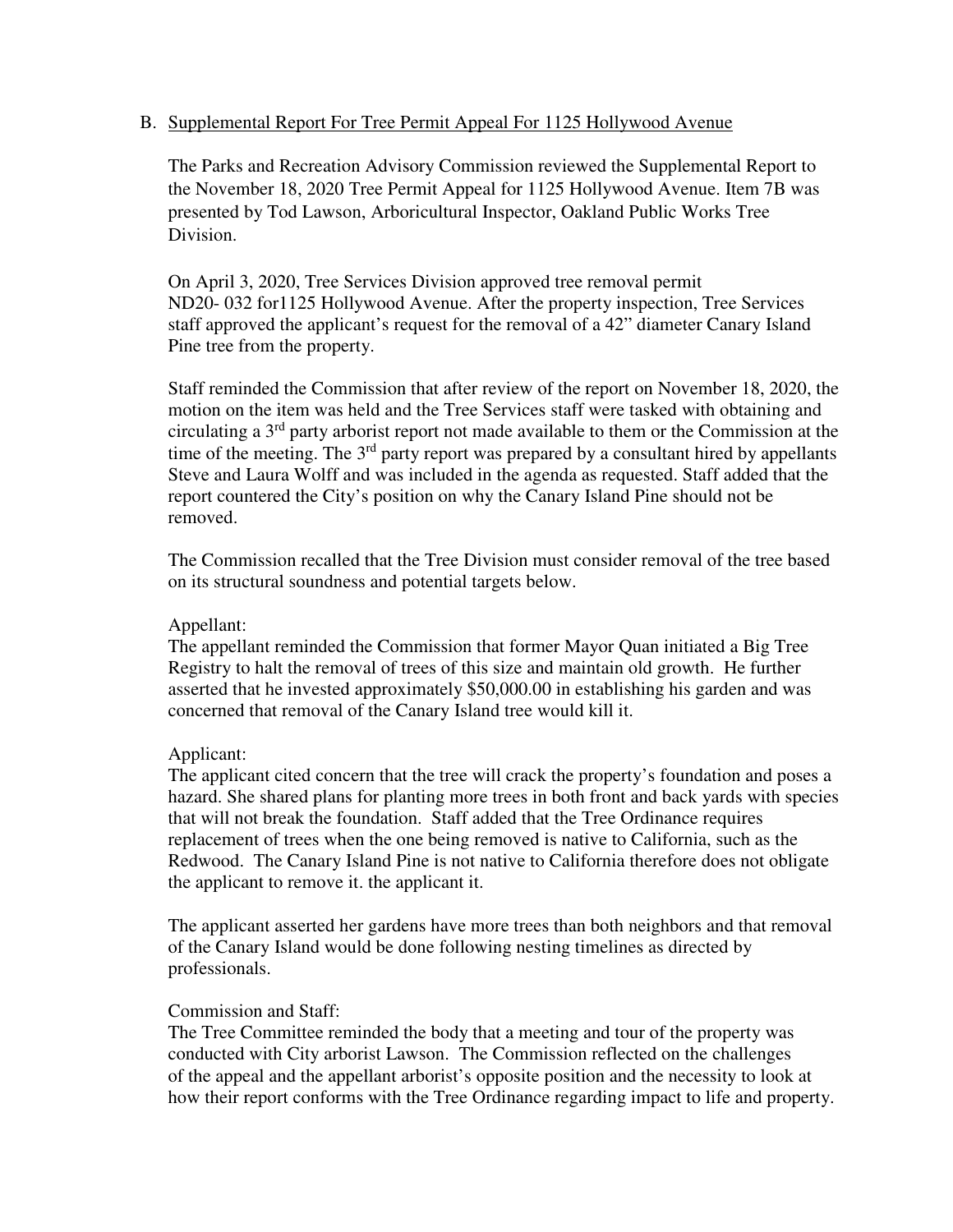The Commission asked if there were concerns regarding falling limbs or fire hazard. Staff informed the Commission that they must make recommendations based on what is listed on the application along with the structural health of the tree and the likelihood of something happening to what rests below the tree.

 Staff reported their findings included the tree had been topped which left a considerable sized wound in its single stem. It was determined that the stem will not grow back and that the limb structure is growing backward showing poor taper moving away from its natural appearance of a Christmas tree.

 Tree Committee member Ha reported that while on tour of the property, members observed that the tree was very large and had large limbs on top. Pine cones from the tree were seen in the yard and hypnotized they could possibly be harmful if falling from on high. The yard appeared to be very dense. The Committee also observed that if the tree fell, it would impact three (3) properties.

The Commission asked the Committee to offer a recommendation.

Commissioner Ha offered that prior to the November 18<sup>th</sup> meeting, PRAC's three member committee, including Commissioners Ha, Moore and Wolfson (retired), met Commissioner Ha offered the Tree Committee including, Commissioners Ha, Moore and Wolfson (retired) had a discussion prior to the November 18<sup>th</sup> PRAC meeting to discuss obligations and determined upon reviewing the Tree Ordinance they would follow its guidance and were leaning toward to denying the appeal because it did not conform with Ordinance.

 Commissioner Ha noted that the Tree Committee's decision was not easy and that there is more work for Oakland Public Works to due regarding urban forestry.

 Chair Cole shared concerns and called for more integration of urban forestry in the Tree Ordinance.

**Motion:** Commissioner Cole entertained a motion for PRAC to deny the appeal by John Kenny and Robin Mogavero of 1131 Hollywood Avenue and Laura and Steve Wolff of 1111 Hollywood Avenue. **Moved by**: Commissioner Ha. Se**cond by:** Commissioner Aikens. **Vote 9:** Yes (9): Aikens, Cole, Duhe, Ha, Howze, Kos-Read, Reilly, Smith, and Torres.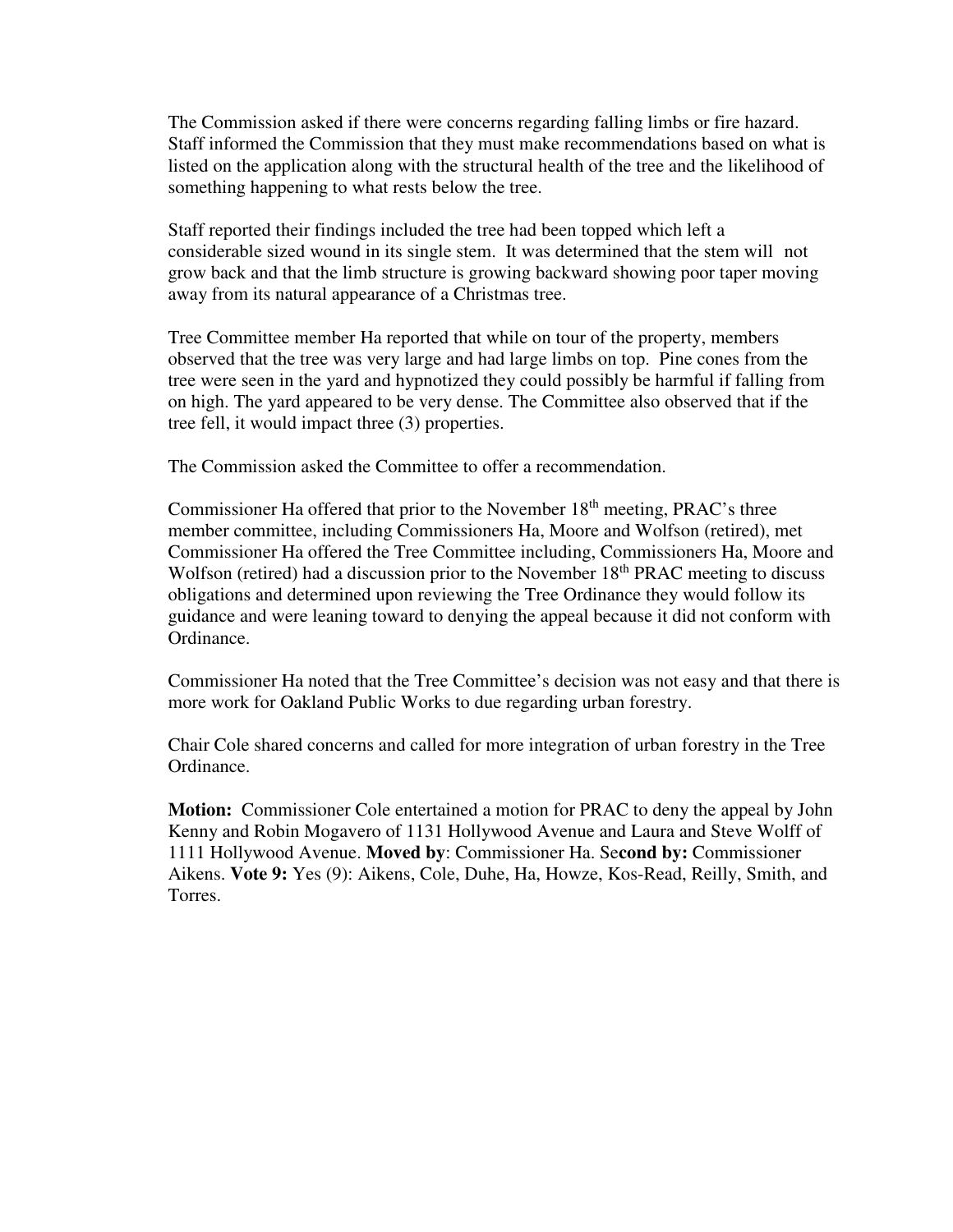## 8. PLANNING AND CONDITIONAL USE PERMITS:

## A. Request For The Parks And Recreation Advisory Commission To Review The Design, Conditional Use, Tree Removal/Protection And Creek Protection Permit For The Caldecott Trailhead Project, Adjacent To The North Oakland Sports Field

 The Parks and Recreation Advisory Commission reviewed the report to for Item 8A presented by Ali Schwarz, Project Manager, Oakland Public Works, Project and Grants Management Division.

The Caldecott Trailhead project is in City Council District 1 and is adjacent to the North Oakland Sports Fields most commonly used by regional soccer leagues. This is phase I of a future hiking trail that will focus on the development of a trailhead on City property, improvements include new ADA parking and pathways, a play structure, new seating and signage. Storm water runoff will also be address in the project. Funding for the project will be provided through Measures WW, HH and KK. Work is scheduled to begin in the spring of 2021.

Staff were unable to specify current path for funding the maintenance crew required nor the allocation of Measure Q funding. More substantive conversation is required staff will report back.

The Commission learned that Phase II was not included in this presentation as a public access easement must be acquired from the property owner.

**Motion:** Commissioner Cole entertained a motion to recommend PRAC endorse the Caldecott Trailhead Project and recommend approval to the Bureau of Planning, Zoning Manager for the Design Review, Conditional Use. Tree Permit and Creek Protection permit applications. The proposed project will result in park improvements that enhance the recreational uses of the Caldecott Trailhead and will make these improvements accessible for all users. **Moved by**: Commissioner Reilly. Se**cond by:** Commissioner Duhe. **Vote:** Yes (9): Aikens, Cole, Duhe, Ha, Howze, Kos-Read, Reilly, Smith, and Torres.

## 9. MEASURE Q: OVERSIGHT/UPDATES/REPORTS

## 10. DIRECTOR'S REPORT/COMMITTEE AND/OR ADVISORY COUNCIL UPDATES: Director Williams:

- Due to the COVID-19 pandemic, Oakland Parks and Recreation in-person services were temporarily suspended. Frontline staff have provided services to since the initial shelter in place order issued in March. Operations continued throughout the summer without no outbreaks. The department plans to reopen in January.
- The City is facing a projected 62-million-dollar budget shortfall. Discussion with the Unions have begun. An update will be provided.

Committees: